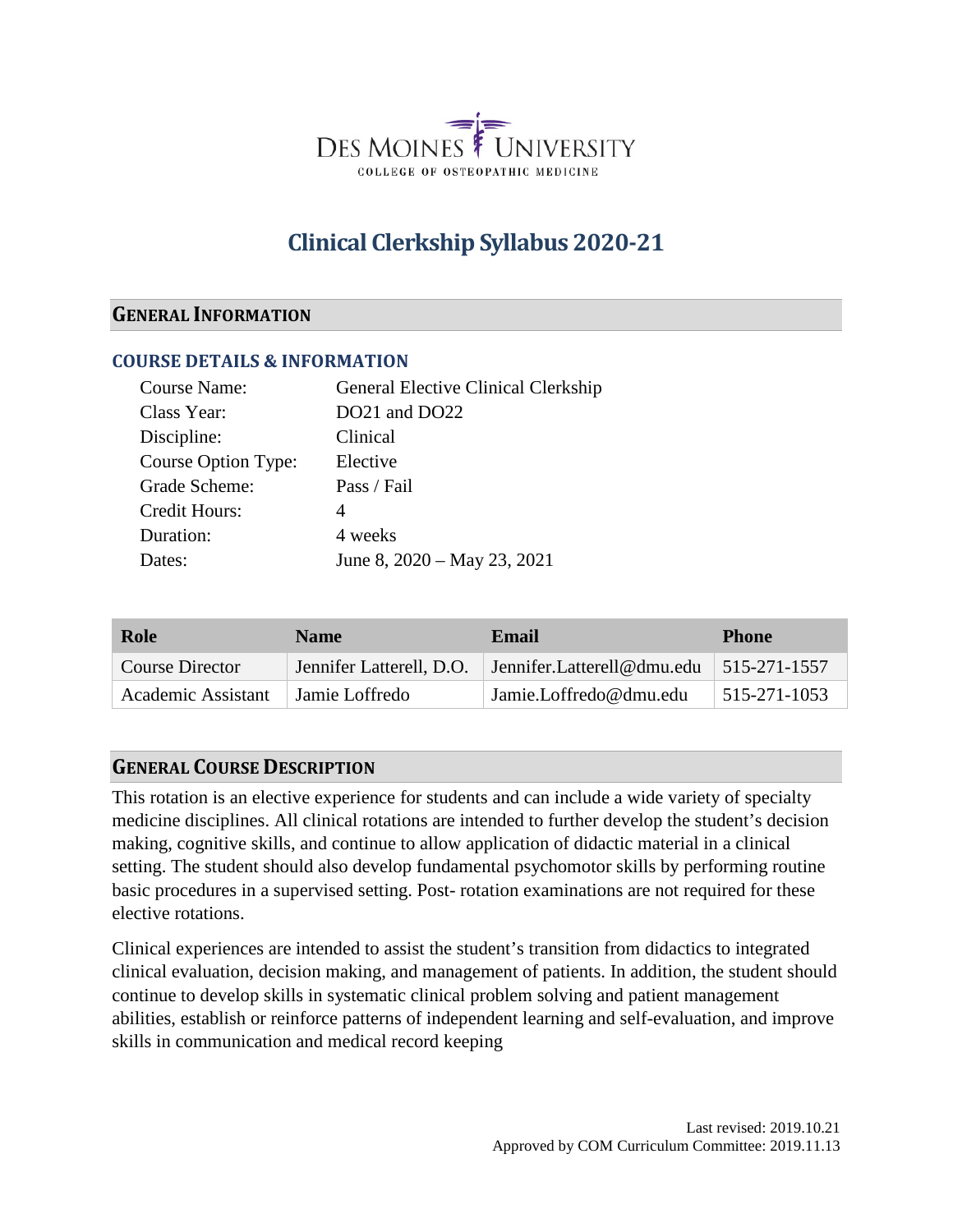# **AOA COMPETENCIES AND COURSE SCHEDULE**

The table below defines each of the seven competency domains set forth by the AOA.

| <b>AOA Core Competencies</b><br><https: core-competencies="" corecompetencyreport2012.pdf?sfvrsn="4" default-source="" docs="" www.aacom.org=""></https:> |                                                                                                                                                                                                                                                                                                                                                     |  |  |  |
|-----------------------------------------------------------------------------------------------------------------------------------------------------------|-----------------------------------------------------------------------------------------------------------------------------------------------------------------------------------------------------------------------------------------------------------------------------------------------------------------------------------------------------|--|--|--|
| I. Osteopathic Principles and<br>Practices                                                                                                                | Students will provide osteopathic care to patients that supports the promotion of health and delivery of<br>compassionate, appropriate, and effective treatment of disease based on patient information and<br>preferences, evidence-based medicine, and clinical judgment.                                                                         |  |  |  |
| II. Medical Knowledge                                                                                                                                     | Students will demonstrate knowledge of established and evolving biomedical, clinical, epidemiological,<br>and psychosocial/behavioral concepts and their application to patient-centered care.                                                                                                                                                      |  |  |  |
| III. Patient Care                                                                                                                                         | Students will demonstrate best practices in the delivery of patient-centered care with respect to data<br>gathering and documentation, determination of differential diagnoses and treatment planning,<br>implementation of clinical procedures, and the provision of clinical services consistent with health<br>promotion and disease prevention. |  |  |  |
| IV. Interpersonal and<br><b>Communication Skills</b>                                                                                                      | Students will demonstrate effective listening, speaking, writing, and nonverbal communication skills<br>with patients or other members of the health care and academic environment.                                                                                                                                                                 |  |  |  |
| V. Professionalism                                                                                                                                        | Students will conduct themselves with poise, courtesy, honesty and responsibility when dealing with<br>patients or other members of the health care and academic environment. Students will engage in self-care<br>and regulation in order to maintain a productive career in medicine.                                                             |  |  |  |
| VI. Practice-Based Learning<br>and Improvement                                                                                                            | Students will appraise, assimilate, and apply scientific evidence to the care of their patients. They will<br>engage in self-evaluation and life-long learning to ensure optimal patient outcomes.                                                                                                                                                  |  |  |  |
| <b>VII. Systems-Based Practice</b>                                                                                                                        | Students will demonstrate a knowledge of health care systems and the resources available to provide<br>comprehensive quality patient care and processes to deal with impediments to patient safety, quality, and<br>access to care.                                                                                                                 |  |  |  |

This course assesses associated AOA competencies and sub-competencies as noted in the table below.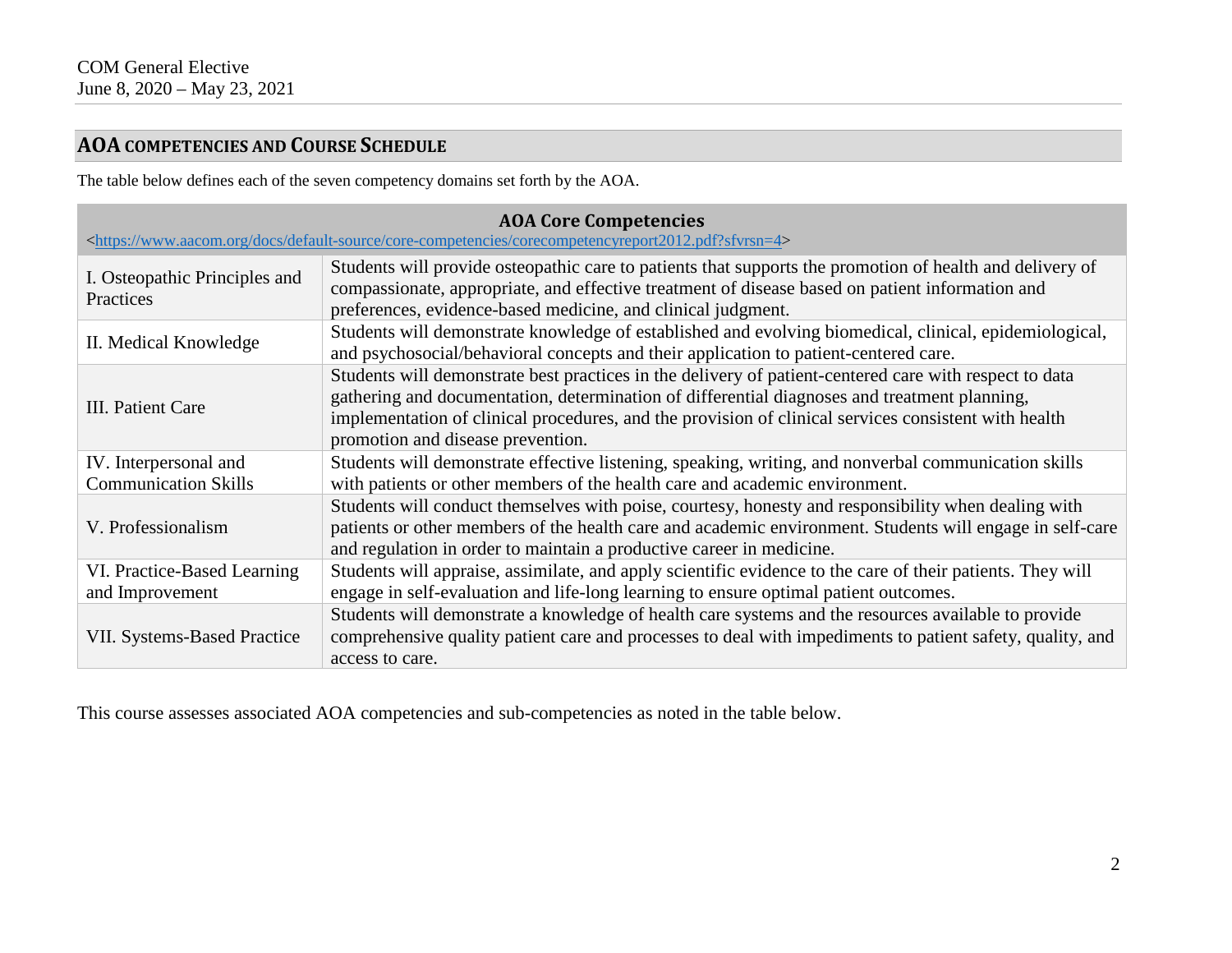## **COURSE GOALS, OUTCOMES & COMPETENCIES**

The goals of this course are to develop a general competency regarding

- Continued development of systematic medical problem solving and patient management abilities;
- Expanded knowledge of disease processes, gender disparity, transitional epidemiology and emerging health issues;
- An understanding of patient health and wellness issues;
- Improved clinical skills, including both diagnostic and therapeutic procedures; and
- A better understanding of health professions workforce issues, funding mechanisms, cultural issues, technology and health statistics.

| <b>Learning Outcome</b>                                 | <b>AOA/AACOM</b><br><b>Competencies</b>                                                                                                          | <b>EPAs</b> | <b>Instructional</b><br><b>Methods</b>                                          | <b>Assessment</b><br><b>Methods</b>                                                                                                                                                                | <b>Resources</b>    |
|---------------------------------------------------------|--------------------------------------------------------------------------------------------------------------------------------------------------|-------------|---------------------------------------------------------------------------------|----------------------------------------------------------------------------------------------------------------------------------------------------------------------------------------------------|---------------------|
| Formulate a focused,<br>problem-oriented<br>assessment. | I.3.a, I.3.b, I.3.d,<br>I.3.e, I.3.f, I.3.g,<br>I.3.g.1, I.3.h,<br>I.3.j, I.4.a, I.4.b,<br>I.4.c, I.4.d, I.4.e,<br>I.4.f, I.4.g, I.4.h,<br>I.4.i | EPA 1, 3    | Clinical<br>Experience -<br>Ambulatory<br>Clinical<br>Experience -<br>Inpatient | Clinical<br>Documentation<br>Review<br>Clinical<br>Performance<br>Rating/Checklist<br>Multisource<br>Assessment<br>Narrative<br>Assessment<br><b>Oral Patient</b><br>Presentation<br>Participation | <b>Real Patient</b> |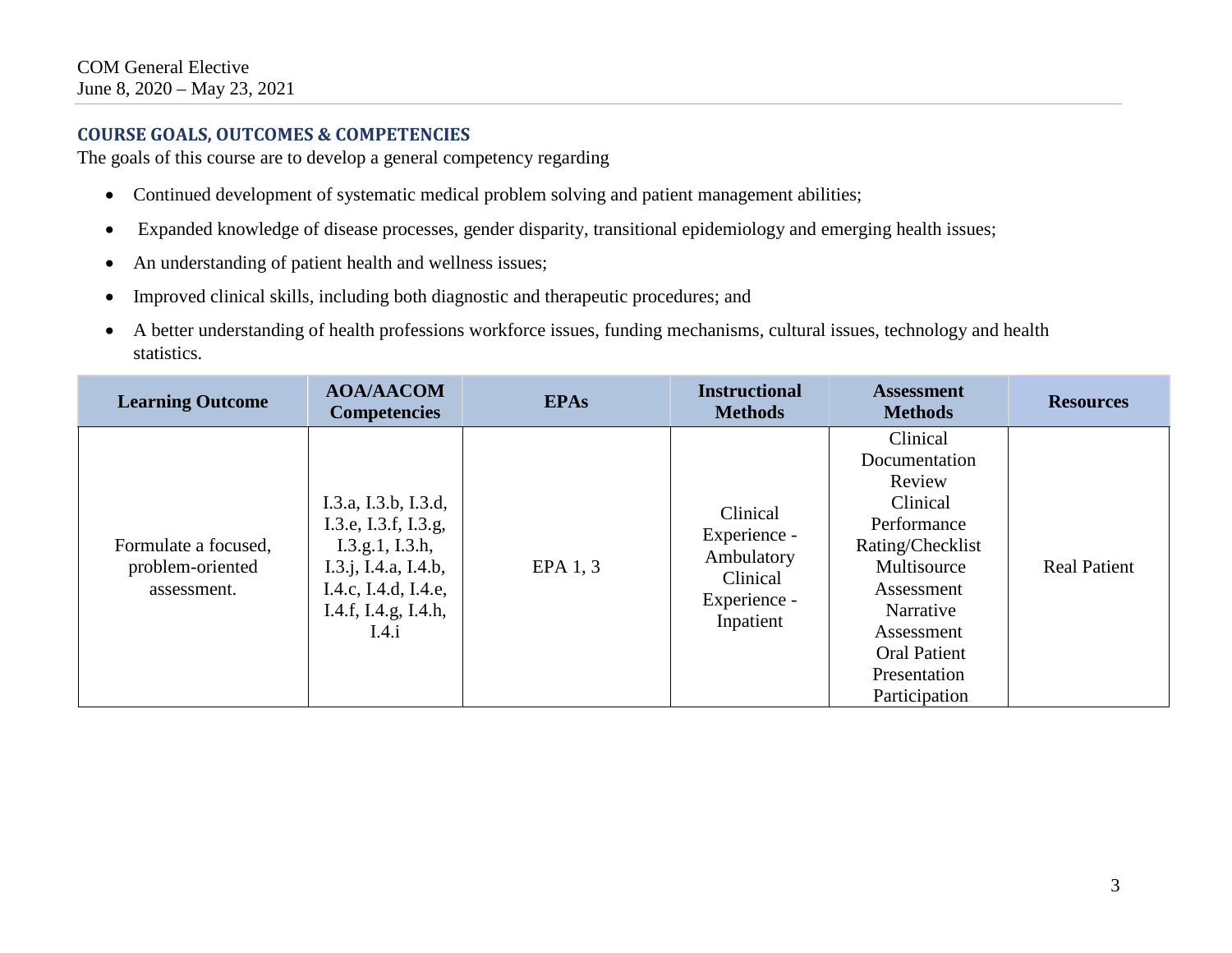# COM General Elective June 8, 2020 – May 23, 2021

| <b>Learning Outcome</b>                                                                    | <b>AOA/AACOM</b><br><b>Competencies</b>                                                                                                                                                        | <b>EPAs</b>      | <b>Instructional</b><br><b>Methods</b>                                                                              | <b>Assessment</b><br><b>Methods</b>                                                                                                                                                                | <b>Resources</b>    |
|--------------------------------------------------------------------------------------------|------------------------------------------------------------------------------------------------------------------------------------------------------------------------------------------------|------------------|---------------------------------------------------------------------------------------------------------------------|----------------------------------------------------------------------------------------------------------------------------------------------------------------------------------------------------|---------------------|
| Incorporate OMM<br>modalities into treatment<br>plan where appropriate.                    | I.5.a, I.5.b, I.5.c,<br>I.6.a, I.6.b, I.6.c,<br>I.6.d, I.6.e, I.7.a,<br>I.7.b, I.7.c, I.7.d,<br>I.8.a, I.8.b, I.8.c,<br>I.8.d, I.8.e                                                           | EPA 11, 12       | Clinical<br>Experience -<br>Ambulatory                                                                              | Clinical<br>Documentation<br>Review<br>Clinical<br>Performance<br>Rating/Checklist<br>Participation                                                                                                | <b>Real Patient</b> |
| Collaborate with other<br>health care professionals to<br>provide patient-centered<br>care | III.6.f, III.6.g,<br>III.6.h, IV.3.a,<br>IV.3.b, IV.4.a,<br>IV.4.b, IV.4.c,<br>IV.4.d, IV.4.e,<br>IV.4.f, IV.4.g,<br>IV.4.h, IV.4.i,<br>IV.4.j, IV.4.k,<br>IV.4.1, IV.4.m,<br>VII.2.a, VII.2.b | EPA 6, 9         | Clinical<br>Experience -<br>Ambulatory<br>Clinical<br>Experience -<br>Inpatient<br>Conference<br><b>Ward Rounds</b> | Multisource<br>Assessment<br>Participation                                                                                                                                                         | <b>Real Patient</b> |
| Demonstrate respectfulness<br>and sensitivity to others in<br>the healthcare environment   | I.1.a, III.4.a,<br>III.5.f, IV.1.l,<br>IV.1.n, IV.2.b,<br>IV.2.f, V.1.a,<br>V.2.a, V.2.b,<br>V.2.c, V.2.d,<br>V.2.f, V.3.h,<br>V.3.i, V.3.j, V.3.k                                             | EPA <sub>4</sub> | Clinical<br>Experience -<br>Ambulatory<br>Patient<br>Presentation -<br>Learner                                      | Clinical<br>Documentation<br>Review<br>Clinical<br>Performance<br>Rating/Checklist<br>Multisource<br>Assessment<br>Narrative<br>Assessment<br><b>Oral Patient</b><br>Presentation<br>Participation | <b>Real Patient</b> |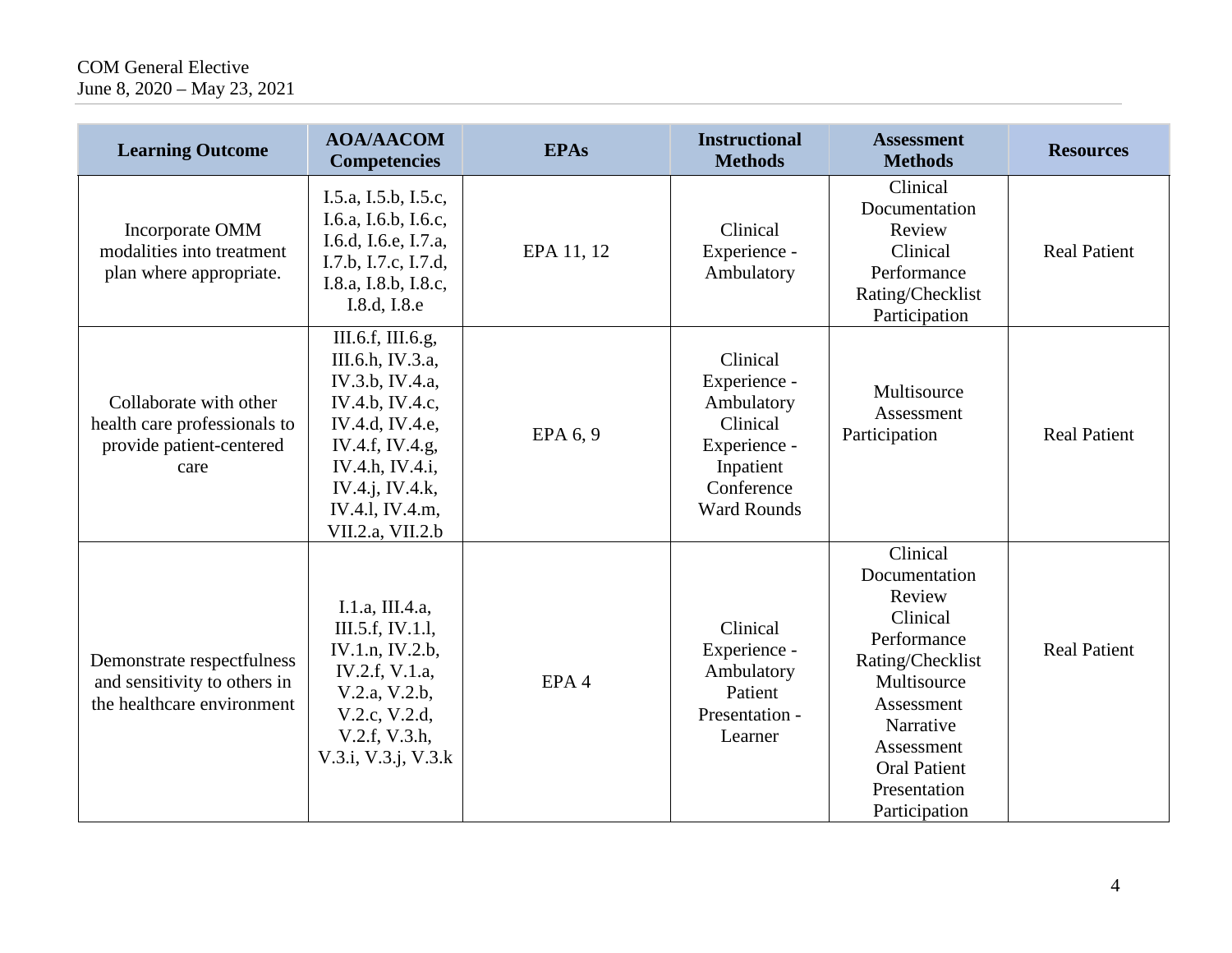# COM General Elective June 8, 2020 – May 23, 2021

| <b>Learning Outcome</b>                                                                                                          | <b>AOA/AACOM</b><br><b>Competencies</b>                                       | <b>EPAs</b> | <b>Instructional</b><br><b>Methods</b>                                          | <b>Assessment</b><br><b>Methods</b>                                                                                                                                                                | <b>Resources</b>                                      |
|----------------------------------------------------------------------------------------------------------------------------------|-------------------------------------------------------------------------------|-------------|---------------------------------------------------------------------------------|----------------------------------------------------------------------------------------------------------------------------------------------------------------------------------------------------|-------------------------------------------------------|
| Deliver effective<br>presentations to preceptors<br>identifying alternative<br>approaches, potential harms<br>and/or benefits.   | I.1.c, I.6.a, I.6.c,<br>I.8.d, III.2.a,<br>III.6.e                            | EPA $6, 9$  | Clinical<br>Experience -<br>Ambulatory<br>Patient<br>Presentation -<br>Learner  | Clinical<br>Documentation<br>Review<br>Clinical<br>Performance<br>Rating/Checklist<br>Multisource<br>Assessment<br>Narrative<br>Assessment<br><b>Oral Patient</b><br>Presentation<br>Participation | <b>Real Patient</b>                                   |
| Develop a treatment plan<br>considering specific risks,<br>costs, and side effects using<br>clinical evidence as<br>appropriate. | I.4.i, I.6.c, I.7.a,<br>III.4.h, III.4.k,<br>IV.1.h, V.1.e,<br>V.9.a, VII.5.a | EPA 3, 11   | Clinical<br>Experience -<br>Ambulatory<br>Clinical<br>Experience -<br>Inpatient | Clinical<br>Documentation<br>Review<br>Clinical<br>Performance<br>Rating/Checklist<br>Multisource<br>Assessment<br>Narrative<br>Assessment<br><b>Oral Patient</b><br>Presentation<br>Participation | Real Patient,<br>Searchable<br>Electronic<br>Database |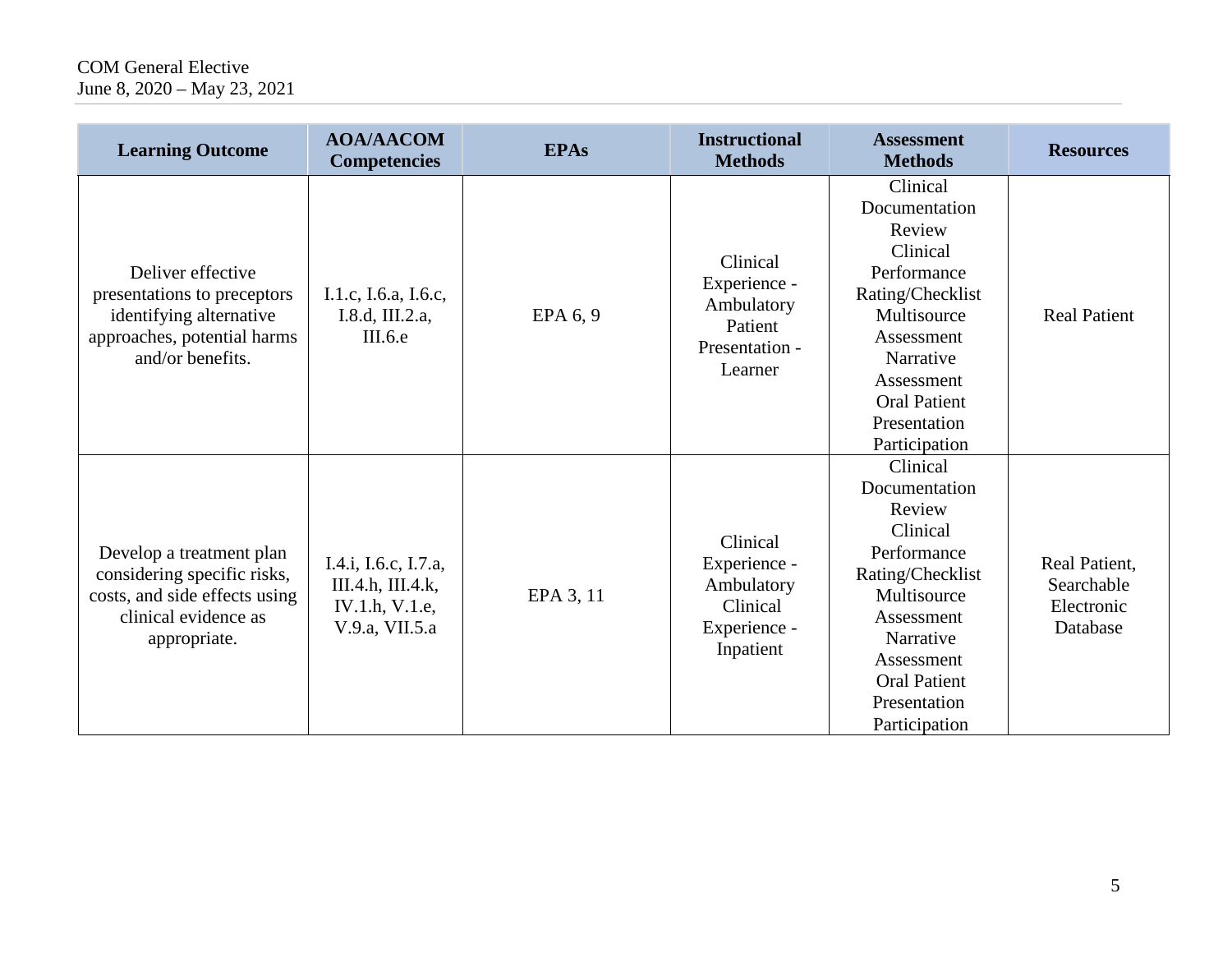# COM General Elective June 8, 2020 – May 23, 2021

| <b>Learning Outcome</b>                                                                                                                                                | <b>AOA/AACOM</b><br><b>Competencies</b>                                                                                                                                                            | <b>EPAs</b>    | <b>Instructional</b><br><b>Methods</b>                                                           | <b>Assessment</b><br><b>Methods</b>                                                                                                                                                                | <b>Resources</b>                                                                                                        |
|------------------------------------------------------------------------------------------------------------------------------------------------------------------------|----------------------------------------------------------------------------------------------------------------------------------------------------------------------------------------------------|----------------|--------------------------------------------------------------------------------------------------|----------------------------------------------------------------------------------------------------------------------------------------------------------------------------------------------------|-------------------------------------------------------------------------------------------------------------------------|
| Comply with all regulations<br>and professional policies<br>associated with patient<br>privacy and safety.                                                             | III.6.c, IV.2.i,<br>V.6.c, V.8.c,<br>VII.1.d, VII.2.c,<br>VII.2.d                                                                                                                                  | <b>EPA 13</b>  | Clinical<br>Experience -<br>Ambulatory<br>Patient<br>Presentation -<br>Learner                   | Clinical<br>Documentation<br>Review<br>Clinical<br>Performance<br>Rating/Checklist<br>Multisource<br>Assessment<br>Narrative<br>Assessment<br><b>Oral Patient</b><br>Presentation<br>Participation | <b>Real Patient</b>                                                                                                     |
| Exhibit facility in applying<br>informatics to critical<br>appraisal of the medical<br>literature and apply it when<br>making diagnostic and<br>therapeutic decisions. | I.4.a, II.2.d, II.3.c,<br>III.4.b, III.6.a,<br>VI.1.a, VI.1.b,<br>VI.1.d, VI.1.e,<br>VI.1.f, VI.2.a,<br>VI.2.b, VI.2.c,<br>VI.3.a, VI.3.c,<br>VI.3.e, VI.3.f,<br>VI.4.a, VI.4.b,<br>VI.4.c, VI.4.d | EPA 7, 13      | Conference<br>Independent<br>Learning<br>Journal Club<br>Research<br>Self-Directed<br>Learning   | Multisource<br>Assessment<br>Narrative<br>Assessment<br><b>Oral Patient</b><br>Presentation<br>Participation<br><b>Research or Project</b><br>Assessment                                           | Clinical<br>Correlation<br><b>Real Patient</b><br><b>Printed Materials</b><br>(or Digital<br>Equivalent)<br>Film/Video  |
| Demonstrate competency in<br>procedures applicable to the<br>specialty                                                                                                 | III.3.d, III.3.g,<br>III.3.k, III.3.l,<br>III.3.m, III.3.n,<br>III.3.q, III.4.d,<br>IV.1.n, IV.4.a,<br>IV.4.c, IV.4.d,<br>IV.4.g, V.2.f                                                            | EPA 11, 12, 13 | Clinical<br>Experience -<br>Ambulatory<br>Clinical<br>Experience -<br>Inpatient<br>Demonstration | <b>Clinical Performance</b><br>Rating/Checklist<br>Multisource<br>Assessment                                                                                                                       | Clinical<br>Correlation<br><b>Printed Materials</b><br>(or Digital)<br>Equivalent)<br><b>Real Patient</b><br>Film/Video |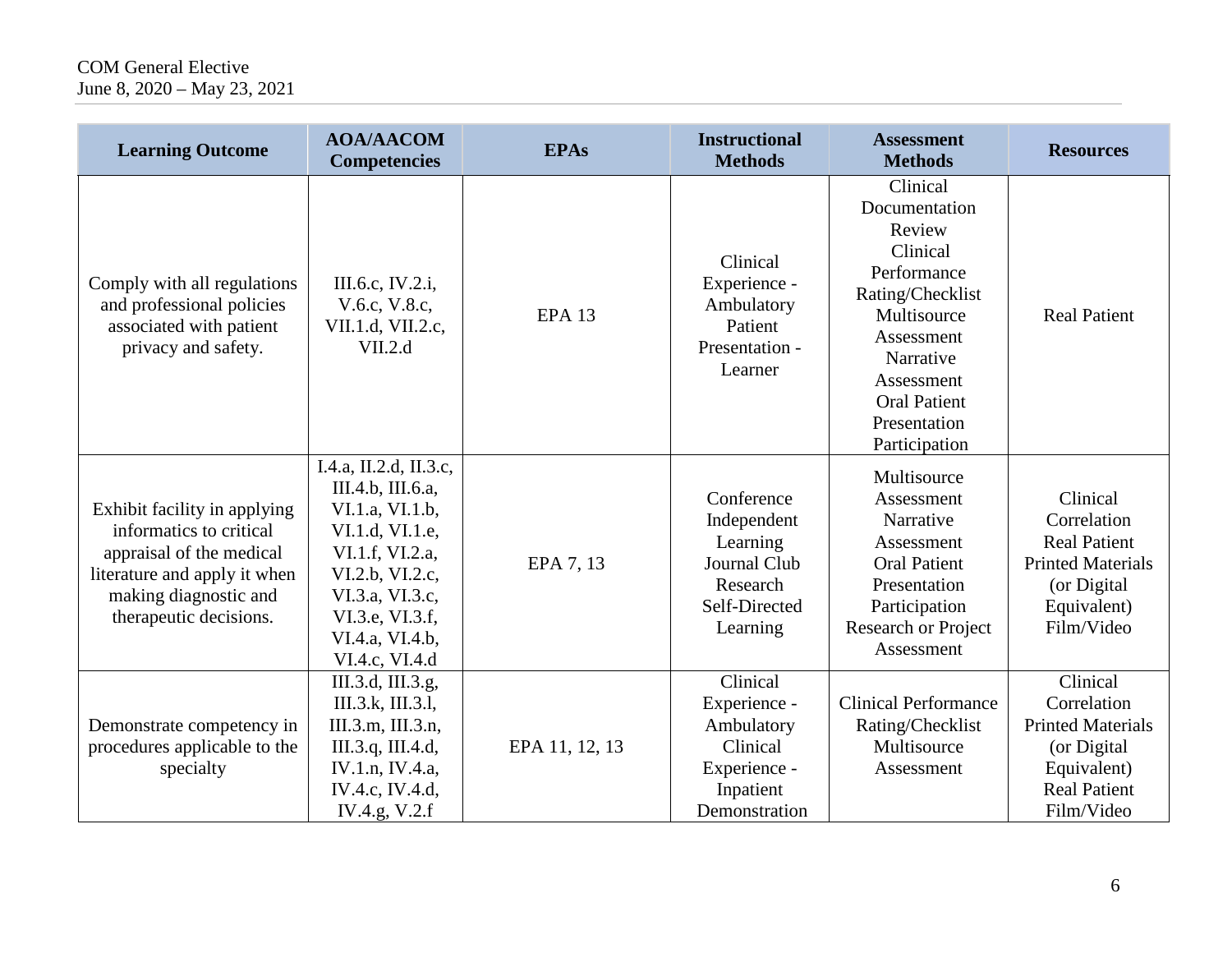| <b>Learning Outcome</b> | <b>AOA/AACOM</b><br><b>Competencies</b> | <b>EPAs</b> | <b>Instructional</b><br><b>Methods</b> | <b>Assessment</b><br><b>Methods</b> | <b>Resources</b> |
|-------------------------|-----------------------------------------|-------------|----------------------------------------|-------------------------------------|------------------|
|                         |                                         |             | Independent<br>Learning                |                                     |                  |
|                         |                                         |             | Preceptorship                          |                                     |                  |
|                         |                                         |             |                                        |                                     |                  |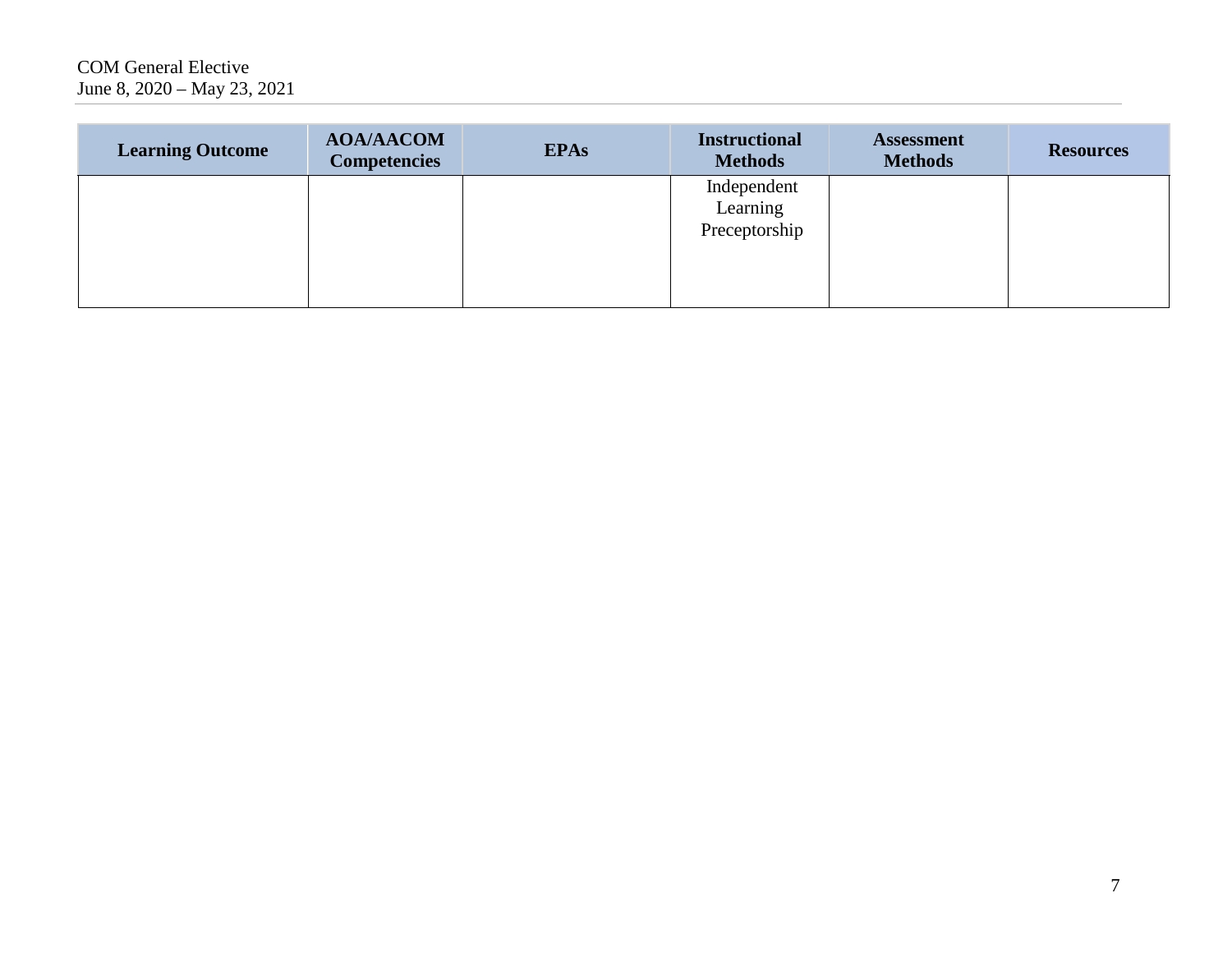# *Content Mapping:*

| <b>Organ System</b> | Scientific Understanding of Health &<br><b>Disease Mechanisms</b> | <b>Health Care Delivery</b>          |
|---------------------|-------------------------------------------------------------------|--------------------------------------|
| Integumentary       | Anatomy - normal                                                  | <b>Gathering Patient Information</b> |
| Lymphatic           | Pathology                                                         | Physician-patient communication      |
|                     |                                                                   | Medical ethics & medical             |
| Muscular            | Pharmacology - normal                                             | professionalism                      |
| Nervous, including  |                                                                   | Population-based care                |
| sensory             | Physiology - normal                                               |                                      |
| Reproductive        | Physiology - abnormal                                             | Practice management                  |
| Respiratory         | Psychiatry - normal                                               | <b>Teamwork &amp; Collaboration</b>  |
| Skeletal            | Psychiatry - abnormal                                             | Health care system overview          |
| Cardiovascular      | Osteopathic principles - somatic & visceral<br>dysfunction        | Medical jurisprudence                |
|                     | Osteopathic principles - normal,                                  | Information management &             |
| Digestive           | homeostasis                                                       | technology                           |
|                     |                                                                   | Examination & Recognition (includes  |
| Endocrine           | Neurology - abnormal                                              | neuromusculoskeletal exam)           |
| Hematologic         | Neurology - normal                                                | <b>Biostatistics</b>                 |
| Immune              | Microbiology - normal                                             |                                      |
| Urinary / Excretory | Microbiology - abnormal                                           |                                      |
|                     | Immunology - abnormal                                             |                                      |
|                     | Behavioral health - abnormal                                      |                                      |
|                     | Behavioral health - normal                                        |                                      |
|                     | Anatomy - abnormal                                                |                                      |
|                     | Biochemistry - normal                                             |                                      |
|                     | Biochemistry - abnormal                                           |                                      |
|                     | Cell & Tissue Biology - normal                                    |                                      |
|                     | Cell & Tissue Biology - abnormal                                  |                                      |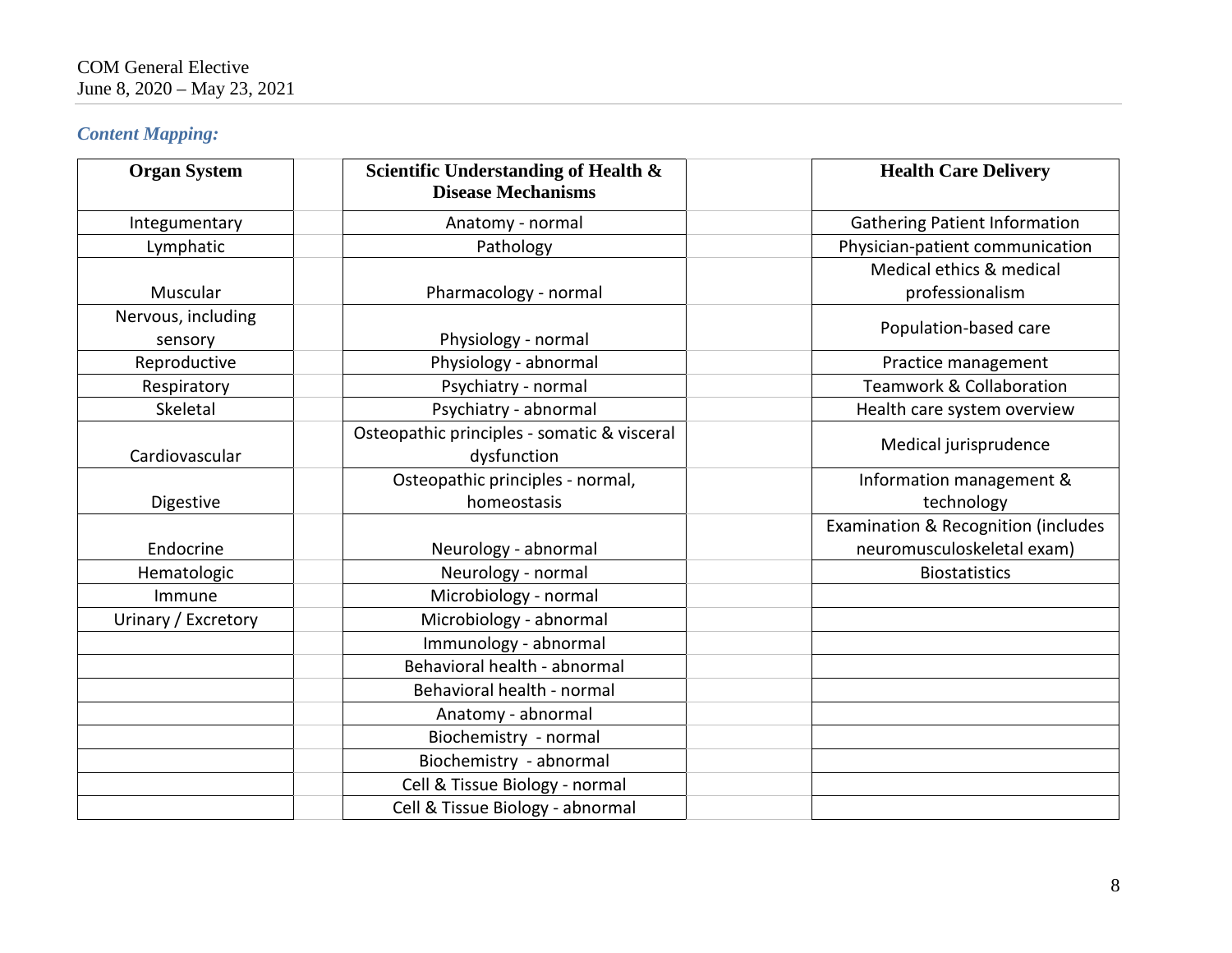| Genetics - normal                   |  |
|-------------------------------------|--|
| Genetics - abnormal                 |  |
| Immunology - normal                 |  |
| Molecular & Cell Biology - normal   |  |
| Molecular & Cell Biology - abnormal |  |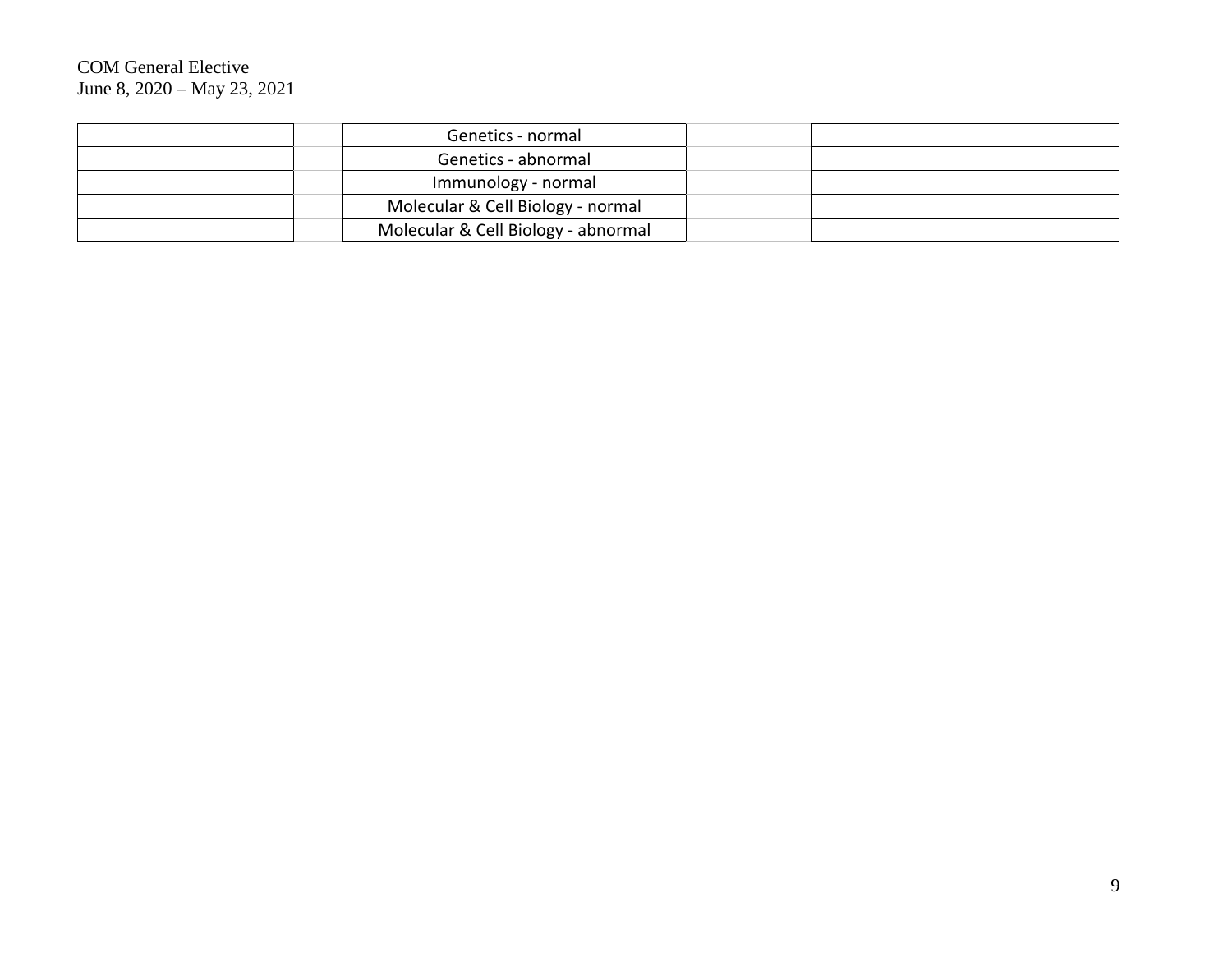*Patient Conditions:* To ensure a comparable and quality experience while on clerkship, rotations may have a list of patient conditions and procedures that students must encounter during the experience. Students document exposure to these conditions and procedures through patient encounter logging (please see case log section below). If a student does not meet the minimum exposure to a condition or procedure, an assignment in the form of a video, module, or reading assignment will be available to the student. Below are the patient conditions for this rotation:

|                                               | <b>Procedure</b> |
|-----------------------------------------------|------------------|
| <b>Patient Condition / Clinical Diagnoses</b> |                  |
|                                               |                  |
|                                               |                  |
|                                               |                  |
|                                               |                  |
|                                               |                  |
|                                               |                  |
|                                               |                  |
|                                               |                  |
|                                               |                  |
|                                               |                  |
|                                               |                  |
|                                               |                  |
|                                               |                  |
|                                               |                  |
|                                               |                  |
|                                               |                  |
|                                               |                  |
|                                               |                  |
|                                               |                  |

\*Indicates a core, peer-reviewed diagnosis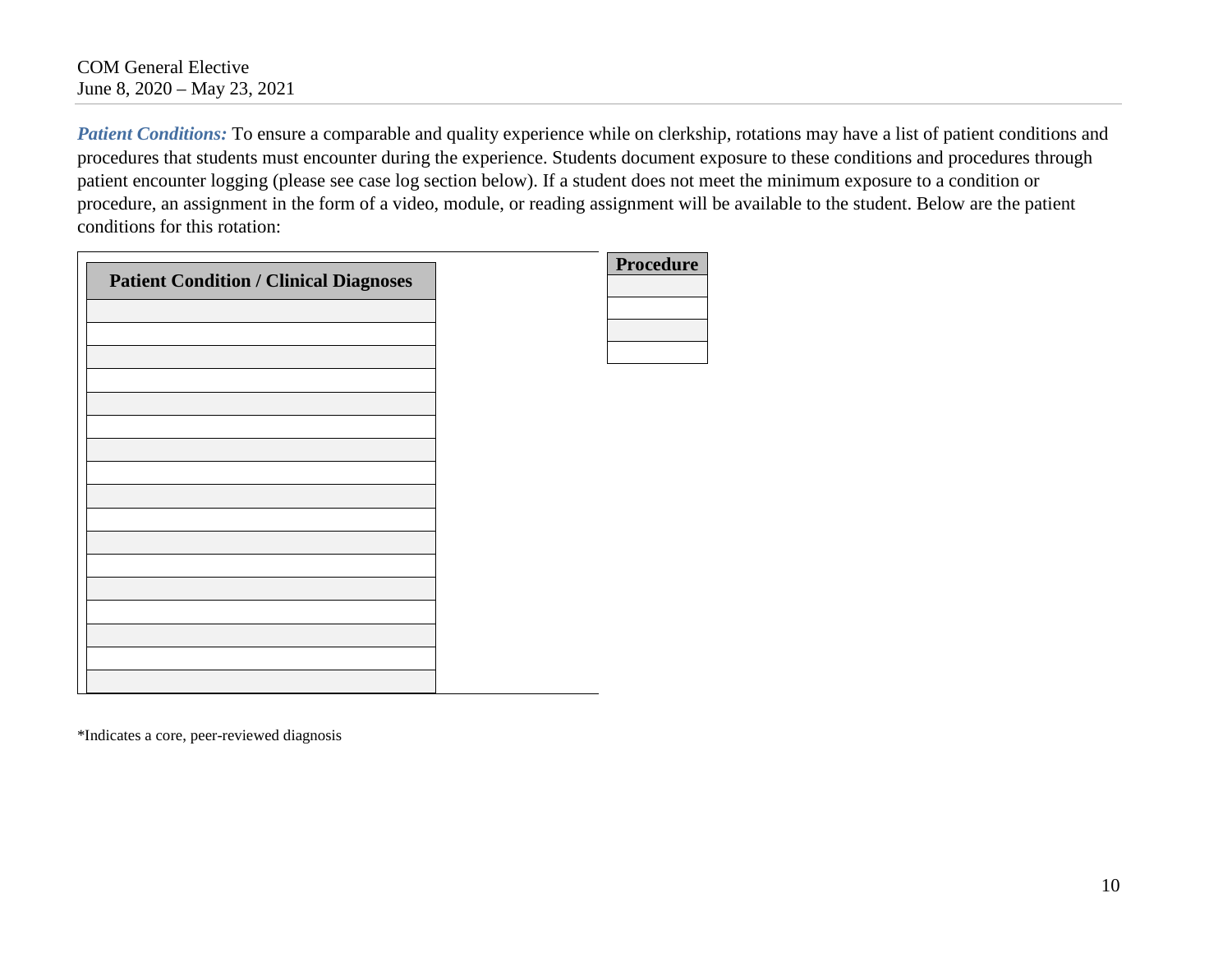### **STUDENT RESPONSIBILITIES**

#### **Formative Assessment**

Students are required to request mid-rotation feedback from their preceptor and implement at least one of the suggested changes. At the conclusion of the rotation, the student will be required to write a short summary of what change they made and how it enhanced their education. This will occur on the site evaluation and is required for passing the rotation. Students who encounter barriers in obtaining their mid-rotation feedback should notify the clerkship director within one week.

## **Case Logs**

One of the mechanisms for monitoring a student's progress, patient load, rotation experience and competency achievement is through the student's case logs.

Students on every clinical rotation are expected to:

- Complete a daily log of all patient encounters
	- o Each patient encounter requires a diagnosis
	- o Students must ensure the accuracy of the data, including the rotation name. Entering logs under the incorrect rotation name, for instance, is considered as being in non-compliance with the case log policy.
- Students are required to log all patient encounters. If a student is on a low volume rotation, which is defined as less than 15 encounters per week, their clerkship coordinator should be notified by the halfway point of the rotation.
- Students must log non-clinical activities such as residency interviews, board exams, research, didactic activities and absences.
- If internet access is limited, such as while on an international rotation, paper logs must be submitted within 7 days of the end of the rotation. Logs may be submitted either in person or scanned and provided via email.
- Prompt entry of patient encounters is required. Entries must be entered within seven days of the encounter.
- Students not in compliance with the case log policy will be sent a warning letter for each incidence of non-compliance. The second incident of non-compliance will result in a referral to APC for professional concerns. In addition, students not in compliance with the case log policy will not be eligible for high pass or honors for that rotation. Students that have technical difficulties submitting logs may contact the Help Desk at 515-271-1522 for assistance. Students must also notify their clerkship coordinator of logging difficulties.

# **Site and Preceptor Evaluation**

Students are required to complete the site evaluation by the Monday morning after the rotation ends.

If additional tasks are required of the student, a separate instruction sheet will be distributed prior to the start of the rotation.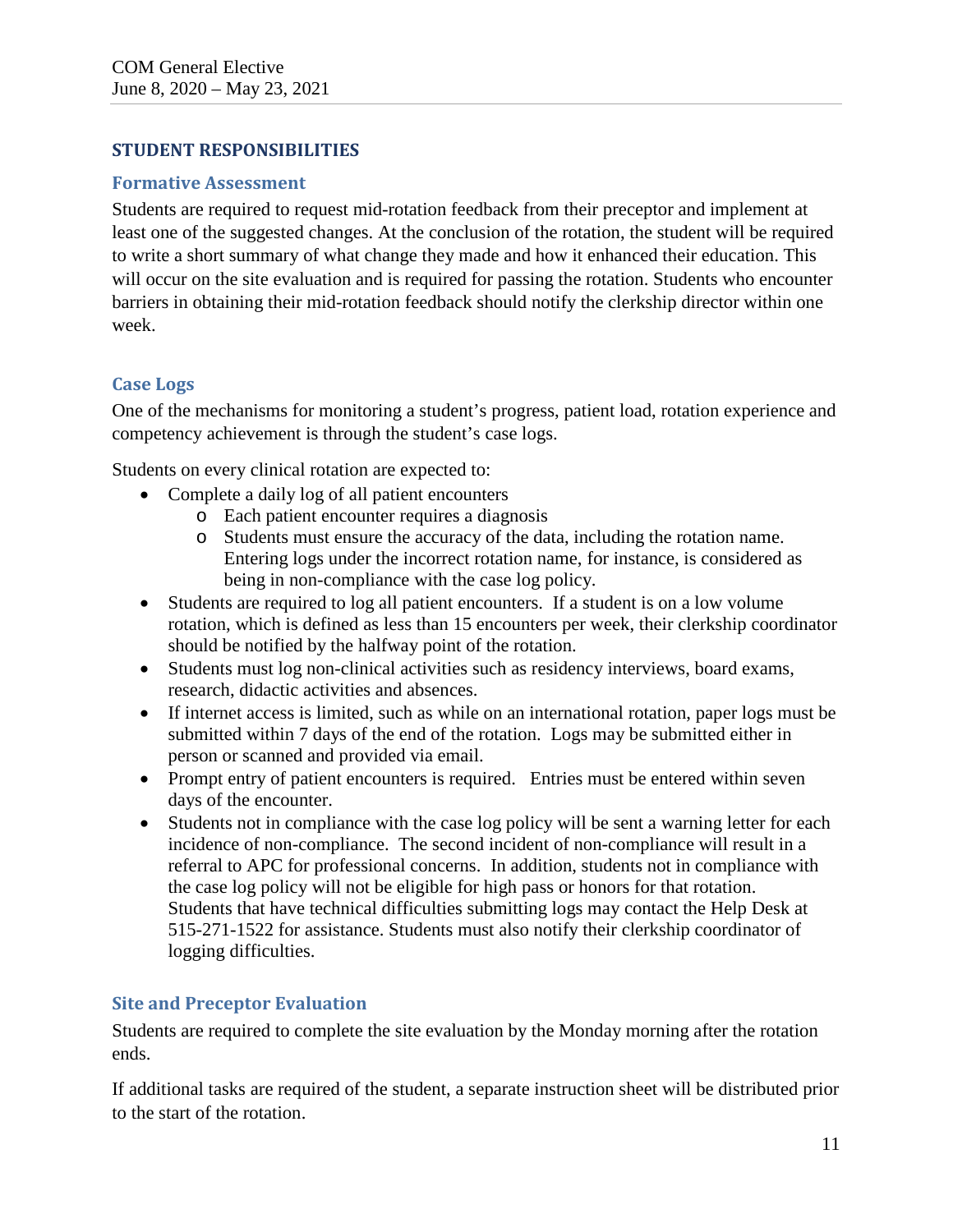# **RESOURCES REQUIRED FOR LEARNING**

# **Textbooks/eResources**

• *Because of the nature of this section of the curriculum, there is not a specified text listed; however, each attending physician is encouraged to assign texts and other resources for this rotation as necessary to help the students learn during this experience.*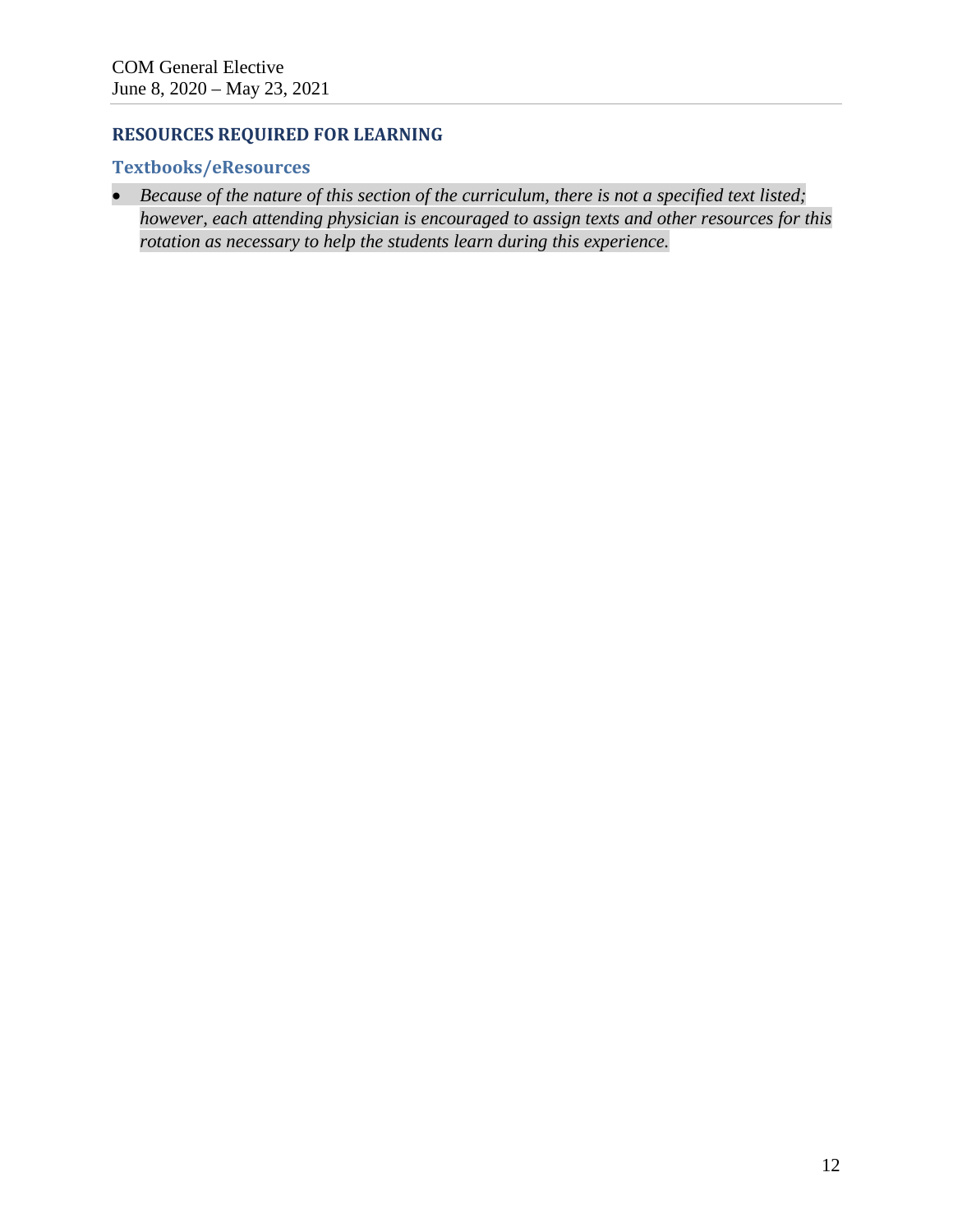# **COM Clerkship Syllabus Addendum**

# **COURSE POLICIES**

### **ATTENDANCE**

The educational hours will be determined by the preceptor and must be in accordance with ACGME work hour guidelines. Educational time/hours include clinical time and required didactic activities. Maximum educational time on a 4-week rotation is 320 hours. Students are expected to be on rotation at least 5 days per week. If a student is scheduled by the preceptor for less than 144 hours of educational time on a 4-week rotation, the student may learn from another preceptor, which preferably would be a physician but could be a physician assistant, nurse practitioner, certified nurse anesthetist, radiology technician, as long as this makes up no more than 25% of total rotation hours. If no other preceptors are available, the student must notify their clerkship coordinator as soon as possible to arrange for more clinical time elsewhere or an assignment. Students are to be on rotation no more than 6 consecutive days.

The link to the ACGME Common Program Requirements, which addresses duty hours, is [https://www.acgme.org/Portals/0/PFAssets/ProgramRequirements/CPRResidency2019.pdf.](https://www.acgme.org/Portals/0/PFAssets/ProgramRequirements/CPRResidency2019.pdf)

#### **ABSENCE POLICY**

*Absences:* Students may miss rotation time for several reasons, which may include illness, residency interviews, and educational conferences/absences. Regardless of the reason for the absence, the following procedure applies.

For excused absences, students are allowed to miss a maximum of two days during a two-week rotation and four days during a four-week rotation. No more than two days will be approved for a single event or activity and students are not to miss more than two days in a single week. Planned absences requested over the first two days of the rotation will not be approved.

Students missing any time on their rotation must notify the following individuals as soon as possible:

- clinical site and preceptor
- site coordinator, and
- DMU clerkship coordinator.

If the absence is greater than two days and because of illness, students are required to provide their clerkship coordinator with a physician's note. Notes from preceptors will not be accepted. The note must address the following:

- Documentation of the illness
- Documentation of the resolution of illness and release of the student back to duty.

*Unexcused Absences:* Absences are considered unexcused if the student fails to communicate their absence with the preceptor, site contact, and DMU clerkship coordinator or if an absence is not approved by Des Moines University. Unexcused absences will be tracked over the course of the clinical years. For the first unexcused absence, a student will receive a letter of warning. For the second unexcused absence, the student will receive a letter of warning and be referred to the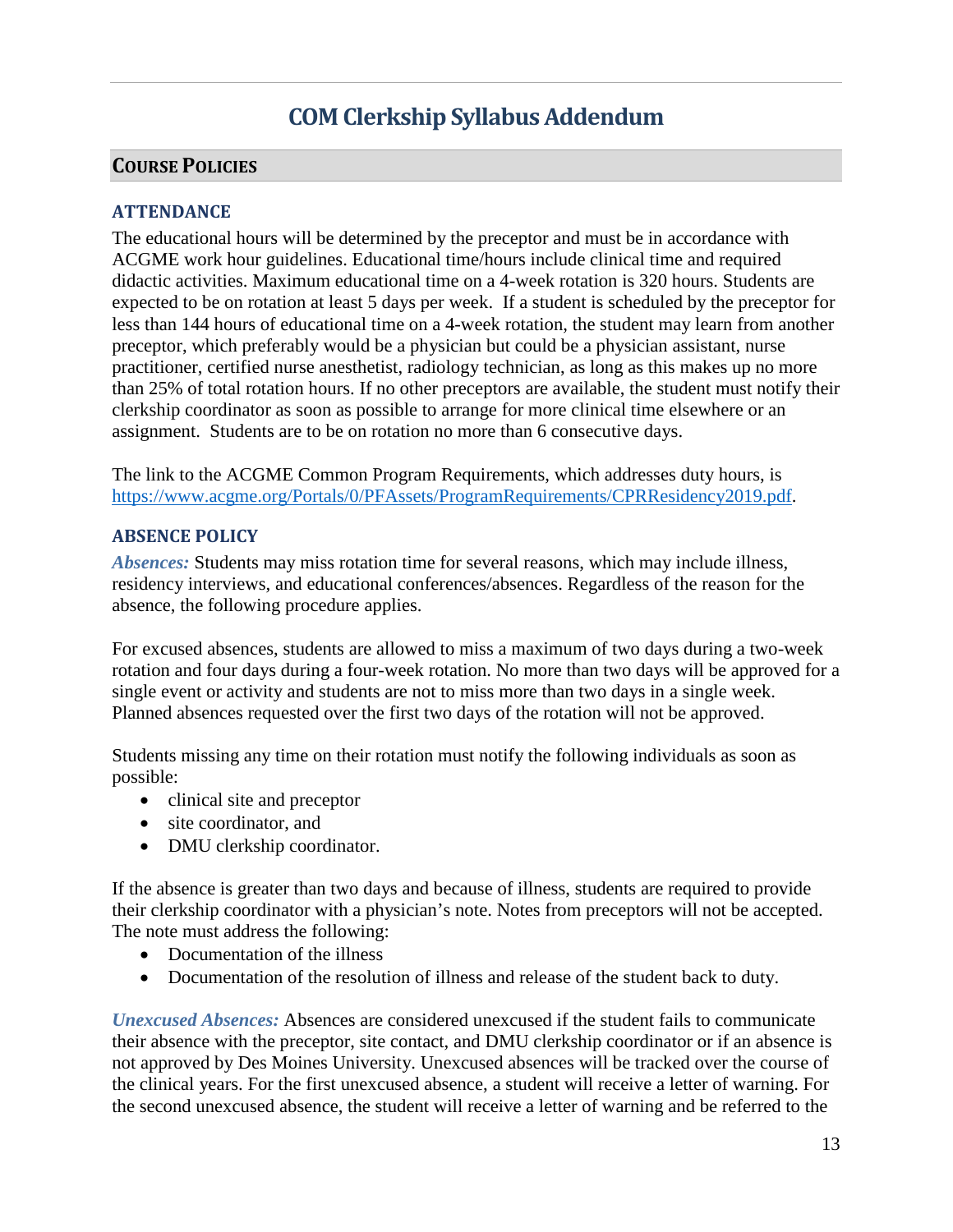Academic Progress Committee. If the student has a third unexcused absence during their clinical training, it will result in rotation failure.

*Absences for Residency Interviews and Board Exams:* Students may be absent from clinical rotations for board exams and residency interviews. The following guidelines apply for these specific circumstances:

- Students are encouraged to give as much notice to their clinical site and clerkship coordinator as possible when scheduling residency interviews. Des Moines University requests at least 14 days' notice when scheduling residency interviews. Exceptions can be made if a student is offered a last-minute interview spot, pending the approval of the clinical site.
- Exceptions may be made for maximum number of days missed from rotation to accommodate residency interviews. This is on a case-by-case basis and factors taken into account include:
	- o Total number of planned absences already scheduled during the rotation
	- o Number of days already planned to be missed during the same week as the pending request
	- o Days already missed from the rotation due to illness
	- o Structure of the rotation such as hours scheduled and ability to make up the clinical time
	- o Site specific policies regarding the maximum number of missed days allowed during the rotation
- All residency interview absences must be approved by the clinical site. Sites frequently have their own policies for maximum number of days missed from a rotation and minimum notice required for absences. In the case where a site's policy is more restrictive than the Des Moines University policy, Des Moines University will honor the site's policy.
- If missing a significant amount of time from a rotation for residency interviews, a student may be required to use time off in order to accommodate the time away from rotations.
- Board exam days are credited as clinical time, but travel days to the board exams are considered days off from rotations.

*Conference Absences:* Students are encouraged to engage in non-clinical opportunities while on clinical rotations. The following provides guidance for students to receive permission and credit for these activities. Each student can be approved for up to one conference absence per academic year. Some examples of educational activities include:

- OMM-related education activities for OMM Fellows, as approved by the OMM Department Chair
- Participation in national or state osteopathic, medical, or student boards/committees (e.g. AOA, ACOEP, ACOFP, COSGP, UAAO, AMSA, IOMA, etc.)
- Other educational activities as preapproved by the clinical site and Associate Dean for Clinical Affairs
- Students will be allowed to attend one medical conference per year for networking with residencies
- Master's courses required for dual degree students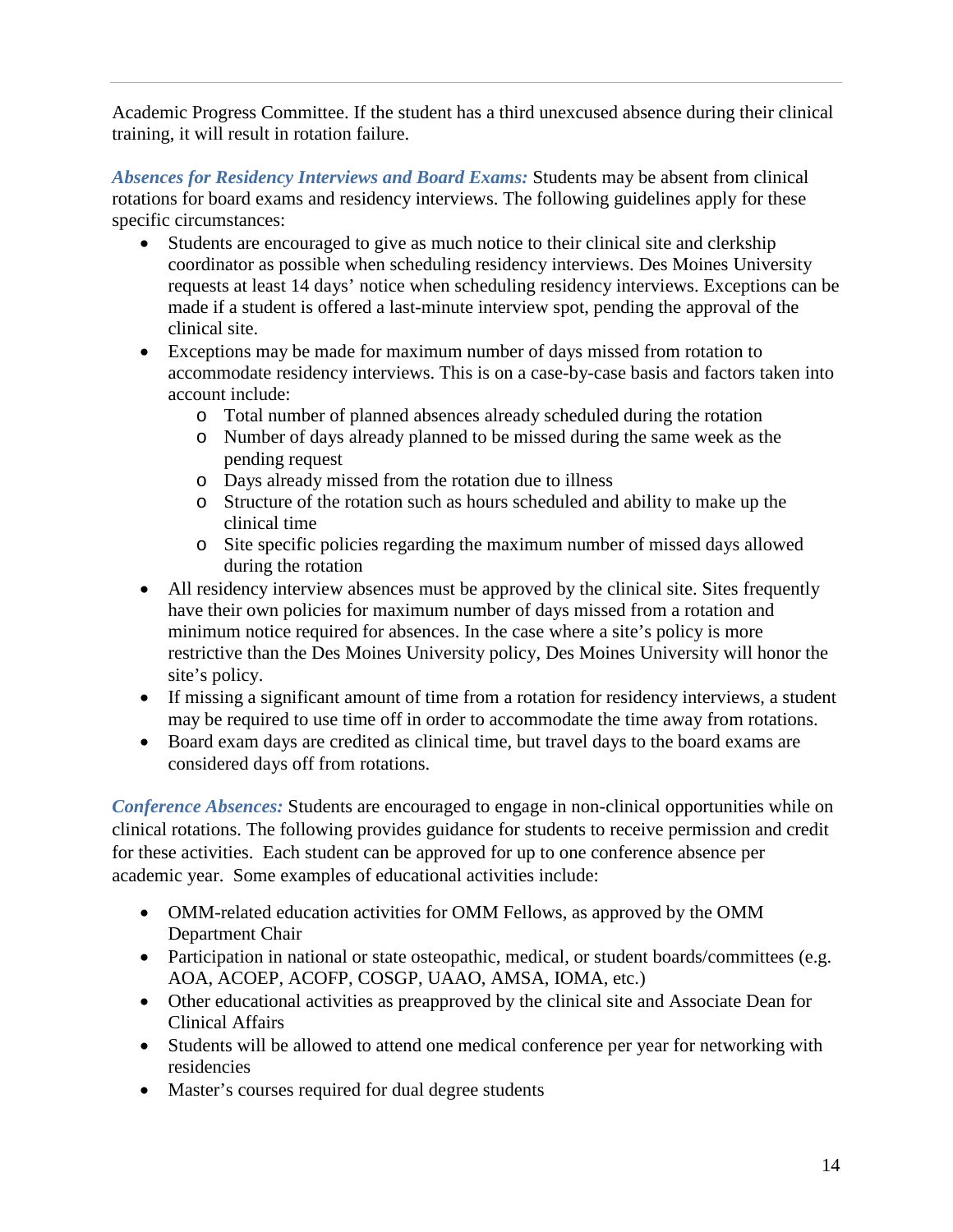Additional items to consider when requesting an educational absence follow:

- All educational absences are subject to the approval of the clinical preceptor, rotation site, and Office of Clinical Affairs
- In addition to the approval process outlined above, any educational absence that will be greater than two days will require any days greater than two days missed to be made up. Make up for educational absences must be clinical time outside time already scheduled on the rotation.
- When requesting the educational absence of greater than two days, the student should outline a plan for making up time otherwise the request may be sent back to the student or denied. If the time greater than two days missed cannot be made up with clinical experience, the request will be denied.
- The student may work with his or her preceptor, clerkship coordinator, Director of Undergraduate and Graduate Development, or Associate Dean for Clinical Affairs if needing assistance in creating a make-up plan.
- All requests should be submitted via Special Circumstance and at least 30 days prior to the date of the requested time off. Failure to adhere to this 30-day policy may result in denial of the request.
- As with all absences, all educational absences must be logged.
- Approval for an educational absence is subject to the student's overall academic and professional record.
- Travel to and from any activity is not considered clinical education time and will be included in the student's case log.
- Students are responsible for travel and conference expenses.
- Any student, absent from clinical rotations for an educational absence without seeking prior approval is in violation of this policy and may be subject to disciplinary action.

*Leaves of Absence:* Any extended absence, including those due to illness or family emergencies, may require the student to take a voluntary leave of absence (LOA). The student would have an opportunity to make up missed clerkship time at a later date. An LOA may delay the student's rotation schedule and subsequent advancement to the next academic year, graduation and/or match and residency.

*Make-up Policy:* Students will be required to make up excused missed rotation time if they miss more than two shifts in a week or the maximum missed time allowed for rotations as outlined under the "Attendance" heading. Students may make-up missed time by doing one of the following:

- Participate in clinical activity at the site on a weekend. This is the preferred make-up activity and will be the expected make-up plan if the site has weekend or extended weekday hours.
- If the rotation is at a site without weekend hours, the missed rotation time may be made up in the form of an assignment which may include:
	- o Online modules
	- o Reading assignment
	- o Research or practice improvement project
	- o Reflection paper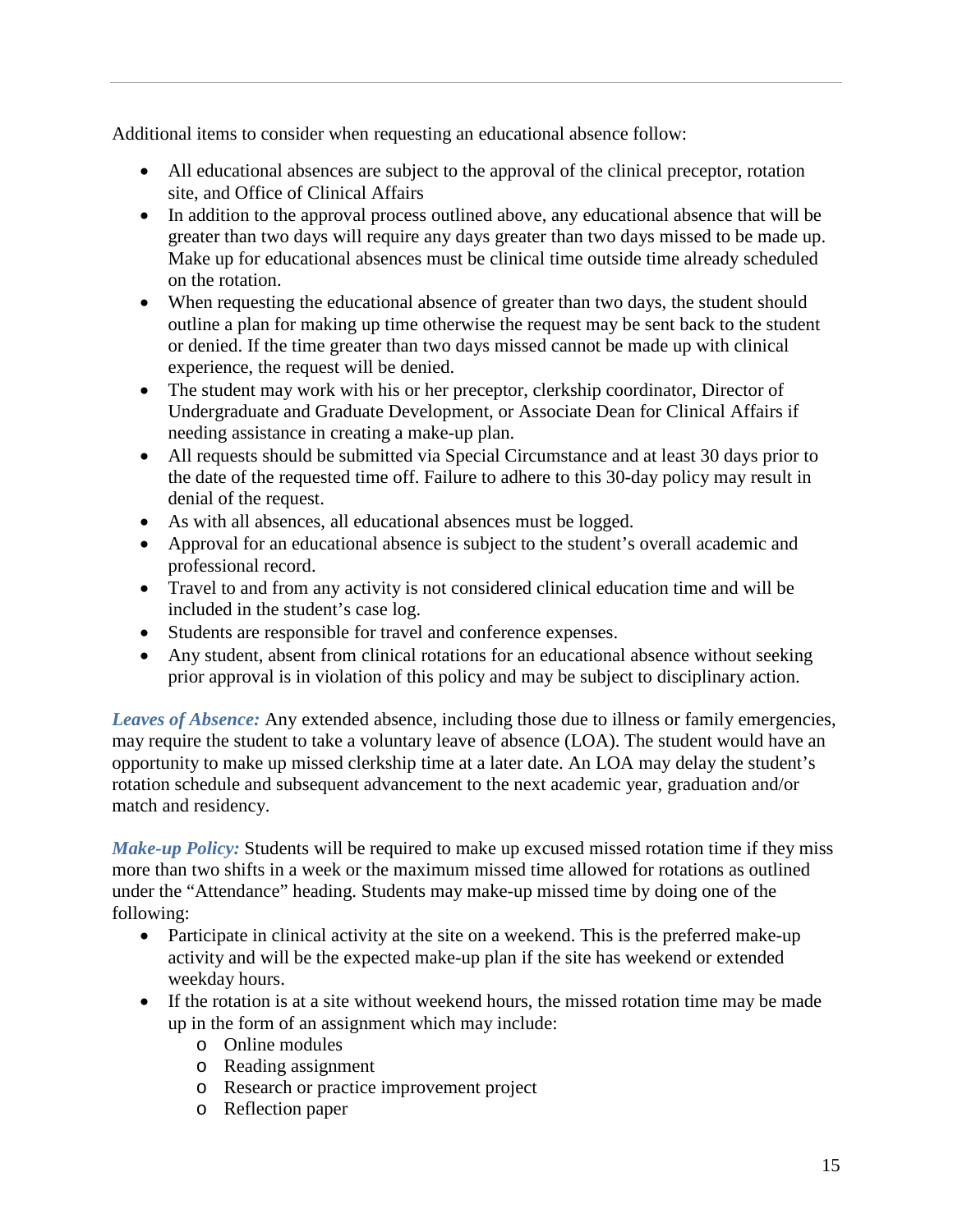The student's preceptor may be consulted when determining the requirements of the assignment. When notifying their clerkship coordinator of the missed time, the student should include a plan for making up time missed greater than two days. The student may work with his or her preceptor, clerkship coordinator, Director of Undergraduate and Graduate Development, or Associate Dean for Clinical Affairs if needing assistance in creating a make-up plan. Students who do not make up missed rotation time may delay their progression to the next academic year, graduation and/or match eligibility.

Didactic sessions missed will be made up as decided by the clerkship director on a case-by-case basis. Post rotation exam make-up is discussed in the Post Rotation Exam Policy section.

*Holiday Policy:* Students are expected to be on rotation on holidays unless the facility is closed, and/or they are told not to attend by their preceptor or site contact. As with all absences from rotation, regardless of reason, holiday absences must be logged in the case logs.

*Inclement Weather Policy:* Students will likely encounter inclement weather during their clinical years. If a student has been notified by the site that s/he is not expected on rotation due to inclement weather, the student should select a reading topic to do from home. If a student feels that his or her safety is at risk if traveling to rotation in inclement weather, he or she must notify the site, preceptor, and DMU clerkship coordinator immediately of the decision to be at home and, in addition, notify his or her coordinator of the topic they will study from home. As with all absences from rotation, regardless of reason, inclement weather absences must be logged in the case logs.

#### **EVALUATION**

#### **Examinations and Other Summative Assessment Methods:**

A clinical evaluation form must be completed by the attending physician and submitted to the Office of Clinical Affairs at the completion of each clinical rotation in order for a grade to be assigned. For rotations where the student works with residents, a resident may complete the clinical evaluation form, but it must be co-signed by the attending physician. Only one evaluation form will be accepted for each rotation. In order to receive a passing grade in a core rotation that requires a post rotation exam, a student must pass both components: the clinical evaluation and the post rotation exam.

#### **Grading:**

For the core clinical clerkships of family medicine, general internal medicine, psychiatry, general pediatrics, general surgery, obstetrics/gynecology, and emergency medicine, the following grades are possible: Honors, High Pass, Pass, and Fail. All other rotations, both elective and required, are pass/fail.

If the student receives four or five "below expectations" ratings on a single preceptor evaluation, the student will be issued an academic warning letter. If a student receives four or five "below expectations" on a single preceptor evaluation a second time, the student will be referred to the Academic Progress Committee for poor performance. They will be required to meet with the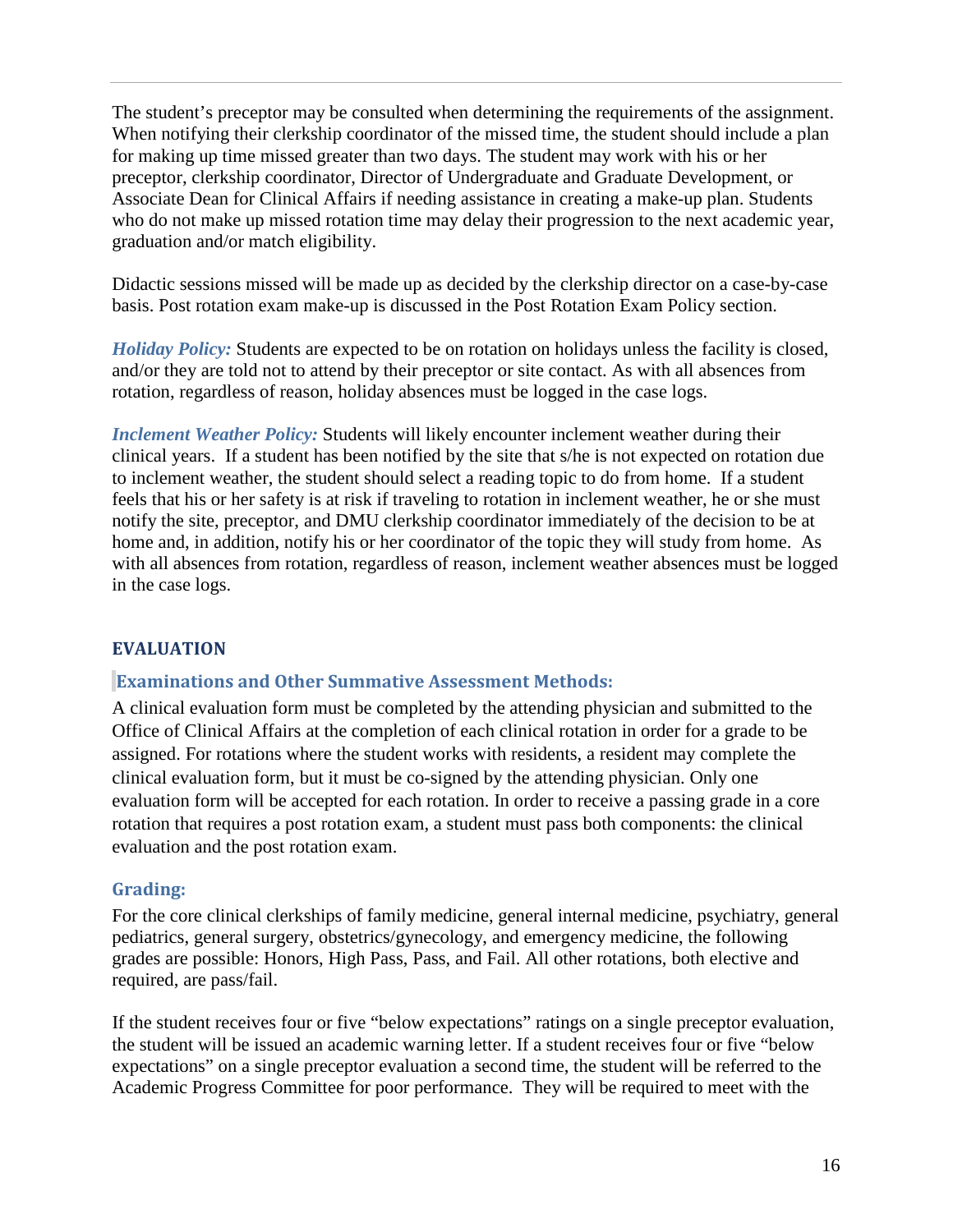Clerkship Director or Associate Dean for Clinical Affairs to discuss the student's areas for improvement and develop an action plan for improving performance.

*Core Clinical Clerkships:* Grading for the core clinical clerkships are determined by the preceptor evaluation and post rotation examination scores. Both components must be passed for the student to receive a passing grade. Core clinical clerkships are the required third year family medicine, general internal medicine, obstetrics and gynecology, psychiatry, general surgery, and general pediatrics. The required emergency medicine, which can be completed in either the OMSIII or OMSIV year, is also considered a core clinical clerkship. These are the only rotations where a "Honors" or "High Pass" grade is possible. Criteria for Honors and High Pass are below.

| <b>Score Ranges</b>                                                                                                                                                                  | Grade      |
|--------------------------------------------------------------------------------------------------------------------------------------------------------------------------------------|------------|
| Average rating in both the BMD and PED of $\geq 4.6$<br>AND a COMAT score of $\geq$ 105                                                                                              | $Honors*$  |
| Average rating in both the BMD and PED of $\geq 4.6$<br>AND a COMAT score of $\geq$ 95 OR<br>Average rating in both the BMD and PED of $\geq 4.0$<br>AND a COMAT score of $\geq$ 105 | High Pass* |

BMD: Biomedical Domain on the clinical evaluation

PED: Professionalism and Ethics Domain on the clinical evaluation

\*To earn an Honors or High Pass grade in a clerkship, a student must not have any unauthorized absences during the clerkship and must not have failed the COMAT on initial attempt. The student must also be in compliance with the case log policy.

*Clerkship Failure:* A failing grade will be issued to any student who receives one of the following during a single rotation:

- 1. Three confirmed unexcused rotation absences.
- 2. Failing scores on all of the following key exams required for successful completion within a core clerkship - post-rotation exam, retake of post rotation exam, and oral exam.
- 3. One or more "unacceptable" ratings on any single preceptor evaluation form.
- 4. Six or more "below expectations" ratings on any single preceptor evaluation form.

*Post Rotation Exam Policy:* The following policy applies to all students on their third-year core required rotations which include: Family Medicine, General Internal Medicine, General Pediatrics, General Surgery, OB/GYN and Psychiatry. This policy also pertains to students on their 3<sup>rd</sup> or 4<sup>th</sup> year Emergency Medicine or OMM rotations.

- 1. All students are required to take a post rotation examination after each core rotation. The Family Medicine post rotation exam is to be taken after the  $1<sup>st</sup>$  four-week required Family Medicine rotation. The post rotation exam must be taken on the last Thursday or Friday of the clinical rotation.
	- Emergency Medicine, Family Medicine, General Surgery, Internal Medicine, OB/GYN, Pediatrics and Psychiatry examinations will be completed through the NBOME – COMAT website. The minimum passing score is 80.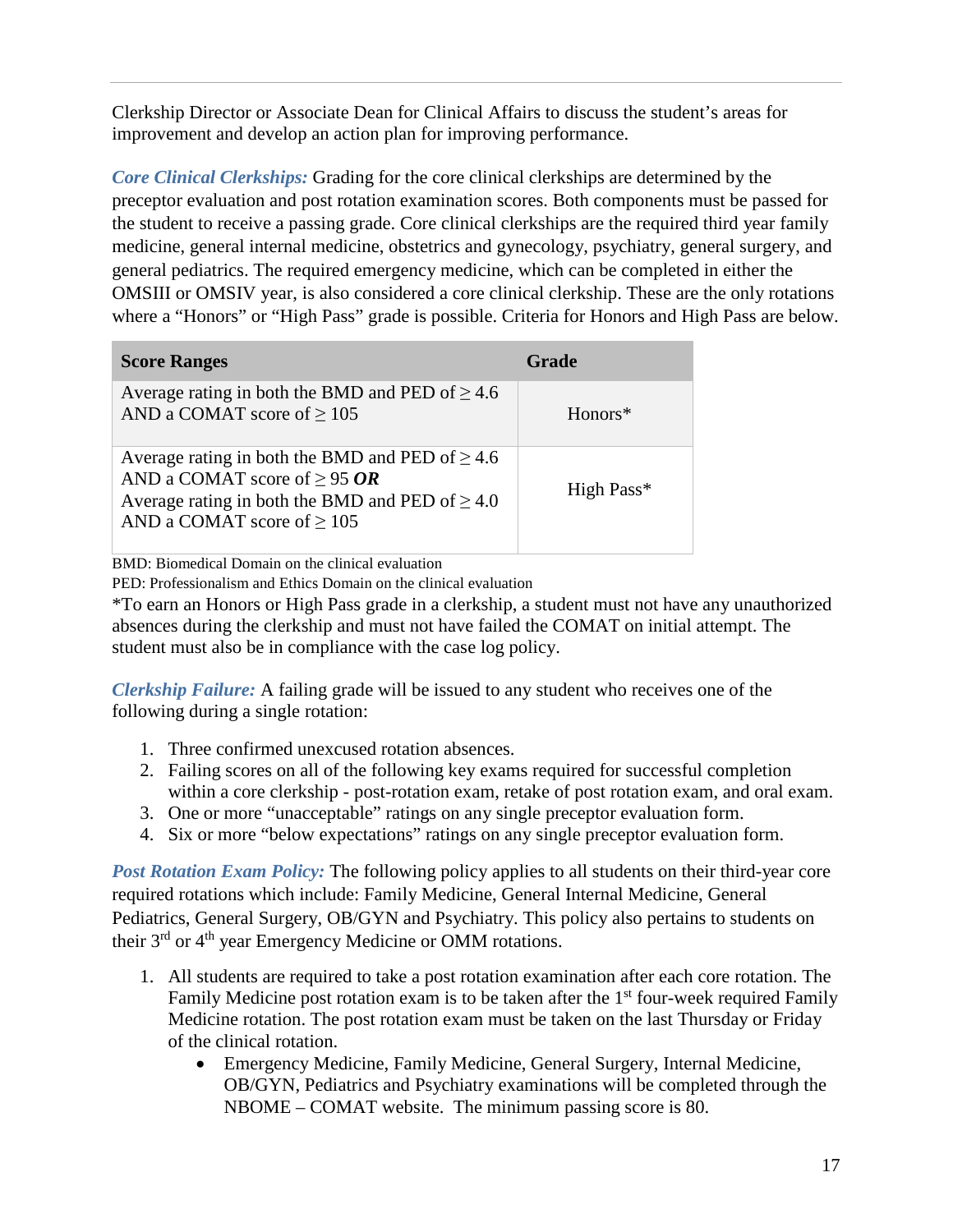- OMM examinations will be completed through the learning management system. The minimum passing score is 70.
- Any student on a clerkship with a required post rotation exam will receive an email from the department's academic assistant mid-way into the rotation to arrange the exam. If a student has not received information on the exam, the student is required to contact the appropriate academic assistant by Tuesday morning of the 3<sup>rd</sup> week of the rotation to ensure that all students are enrolled for the exam.
- All exams must be monitored by a DMU-approved proctor.
- No food, drinks, books, notes, PDAs, i-Touches, cell phones, or other electronic devices are allowed during the exam.
- If students take an end-of-rotation exam on Thursday or Friday morning, they are expected to report to their clerkship following the exam.
- Accommodations granted to students by DMU will be honored in the post rotation exam.
- 2. Extensions for completing these examinations may be authorized due to illness or emergencies. To be considered for an extension, the student must:
	- Contact the department academic assistant via phone or email as soon as the student realizes that an extension is required.
	- Explain the circumstances regarding the situation, and why it will not be possible to complete the examination within the specified period of time.
	- Granting of extensions will be approved on a case-by-case basis. The clerkship director will make the final decision as to whether or not an extension is granted.
	- If granted an extension, students are expected to take the end of rotation exam by the deadline set by the Clerkship Director or the exam attempt will be recorded as score of 0.
- 3. Post Rotation Exam Failure:
	- Students who fail their post rotation exam will not be eligible for Honors or High Pass for that rotation.
	- Students must contact the department's academic assistant within 48 hours of being notified of an examination failure to arrange a retake of the examination.
		- o The post rotation examination must be retaken within 14 calendar days of the notification of the initial exam failure. If a student does not retake the post rotation exam within 14 calendar days of the notification of initial exam failure, the posted score for the second attempt will be recorded as a 0.
		- o If the student achieves a score of 80 or higher on the retake, the minimum passing score of 80 will be reported to Clinical Affairs.
	- Students who fail the post-rotation retake must contact the department's academic assistant within 48 hours.
		- o The academic assistant will schedule the student for an oral examination.
		- The oral remediation exam will be videotaped/recorded.
		- o The clerkship director, as well as other DMU faculty members, will be present for the administration of each oral examination.